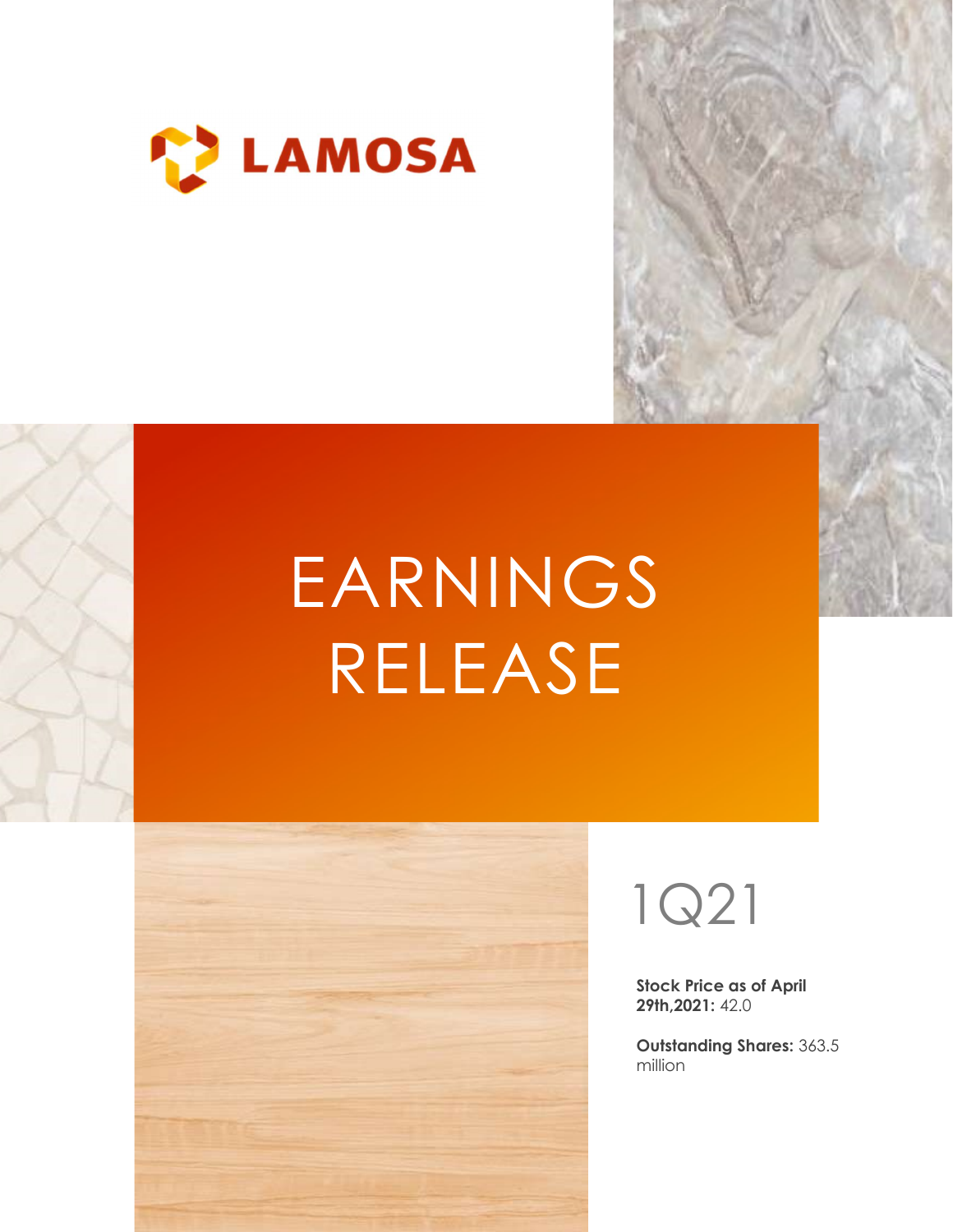| Growth in Sales and EBITDA of 38% and 118%, respectively.                       |            |            |         |
|---------------------------------------------------------------------------------|------------|------------|---------|
|                                                                                 |            |            |         |
|                                                                                 |            |            |         |
|                                                                                 |            |            |         |
|                                                                                 |            |            |         |
|                                                                                 |            |            |         |
| Improvement in Operating Margins. Cash Flow generation supporting               |            |            |         |
| investments.                                                                    |            |            |         |
|                                                                                 |            |            |         |
|                                                                                 |            |            |         |
|                                                                                 |            |            |         |
| Figures in millions of nominal Mexican Pesos. Figures may vary due to rounding. |            |            |         |
|                                                                                 |            |            |         |
| Figures calculated under IFRS.                                                  |            |            |         |
| <b>Estado de Resultados</b>                                                     | 1Q         | 1Q         |         |
|                                                                                 | 2020       | 2021       | Var %   |
| <b>Net Sales</b>                                                                | 4,404      | 6,087      | 38%     |
| Cost of Sales                                                                   | 2,519      | 3,262      | 29%     |
| <b>Gross Profit</b>                                                             | 1,885      | 2,825      | 50%     |
| <b>Gross Margin</b>                                                             | 43%        | 46%        |         |
|                                                                                 | 1,182      | 1,394      | 18%     |
| <b>Operating Expenses</b>                                                       |            |            |         |
| Operating Income                                                                | 570        | 1,426      | 150%    |
| <b>Operating Margin</b>                                                         | 13%        | 23%        |         |
| <b>EBITDA</b>                                                                   | 745        | 1,627      | 118%    |
| <b>EBITDA Margin</b>                                                            | 17%        | 27%        |         |
| Comprehensive Financing                                                         | 1,687      | 242        | $-86%$  |
| Cost                                                                            |            |            |         |
| Net Income                                                                      | $-926$     | 787        | $-185%$ |
| Net Margin                                                                      | $-21%$     | 13%        |         |
|                                                                                 |            |            |         |
|                                                                                 | 1Q         | 1Q         |         |
|                                                                                 | 2020       | 2021       | Var %   |
| Foreign Sales                                                                   | 1,194      | 2,145      | 80%     |
|                                                                                 |            |            |         |
|                                                                                 | <b>DEC</b> | <b>MAR</b> |         |
|                                                                                 |            |            |         |
|                                                                                 | 2020       | 2021       | Var %   |
|                                                                                 |            | 5,300      | 15%     |
| Net Debt                                                                        | 4,610      |            |         |
| Net Debt / EBITDA <sup>1</sup>                                                  | 1.1        | 1.0        |         |

|                      | 2020 | 2021  | Var % |
|----------------------|------|-------|-------|
| <b>Foreign Sales</b> | 194  | 2,145 | 80%   |

|                    | <b>DEC</b> | <b>MAR</b> |         |
|--------------------|------------|------------|---------|
|                    | 2020       | 2021       | Var $%$ |
| Net Debt           | 4,610      | 5,300      | 5%      |
| Net Debt / EBITDA' |            | 0. ا       |         |
| $Capex^2$          | 60         | 105        | 74%     |

The recovery of economic activity and the positive trend in the remodeling and construction segments, both in Mexico and in the countries where the company operates, were reflected in the results achieved during the first three months of the year.

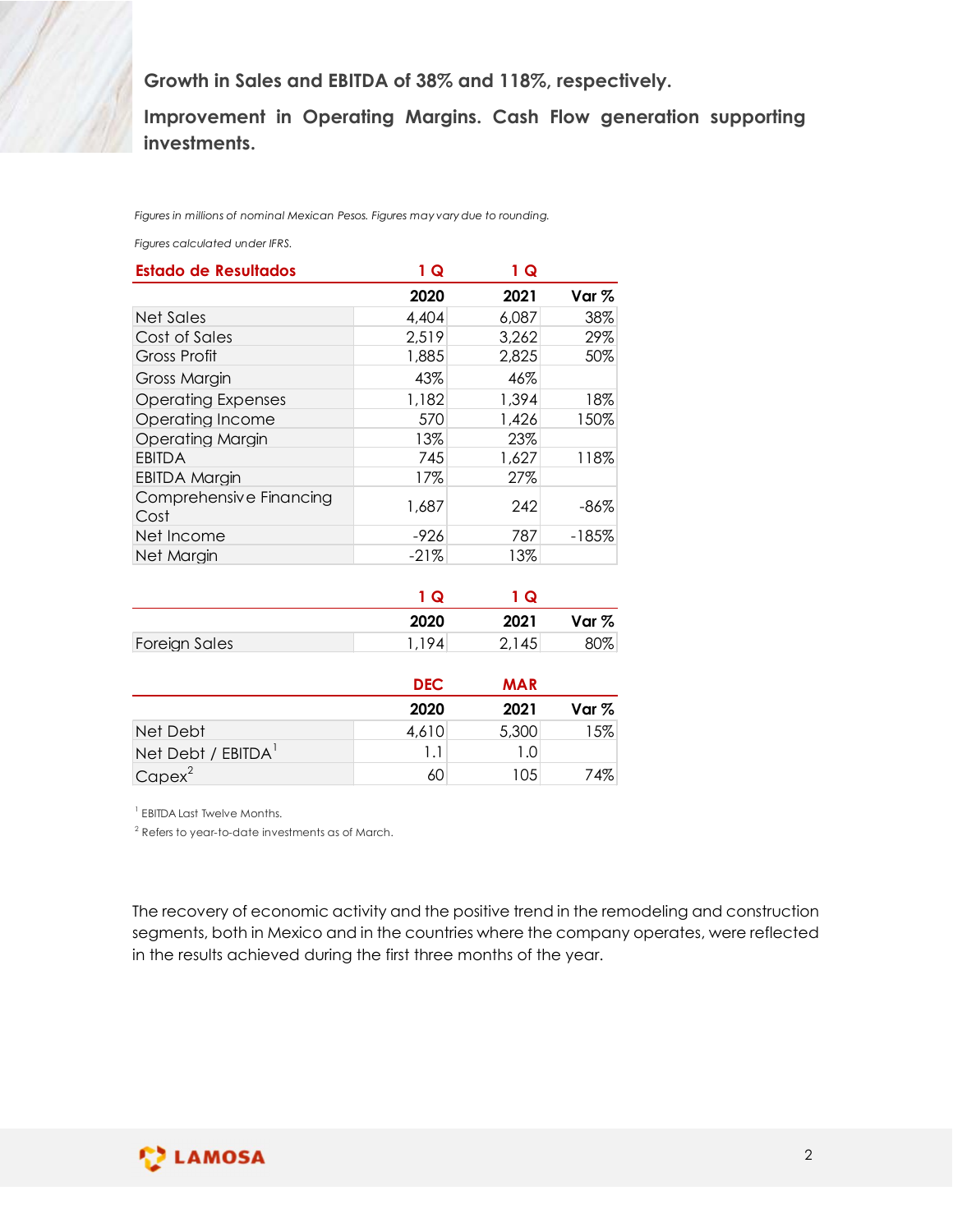San Pedro Garza García, Nuevo Leon, Mexico, April 29th, 2021. Grupo Lamosa announces its results related to the first quarter of 2021.

Figures in millions of Mexican Pesos. Figures may vary due to rounding. Figures calculated under International Financial Reporting Standards.

### SALES

The company's consolidated sales reached \$6,087 million Pesos, a 38% increase when compared to \$4,404 million Pesos recorded during the first quarter of 2020.



#### FOREIGN SALES

In addition to the 24% growth in domestic sales, the company's revenues were driven by the favorable performance of foreign sales, which amounted to \$2,145 million Pesos, representing 35% of total sales and an increase of 80% in relation to sales of \$1,194 million recorded during the first three months of the previous year.





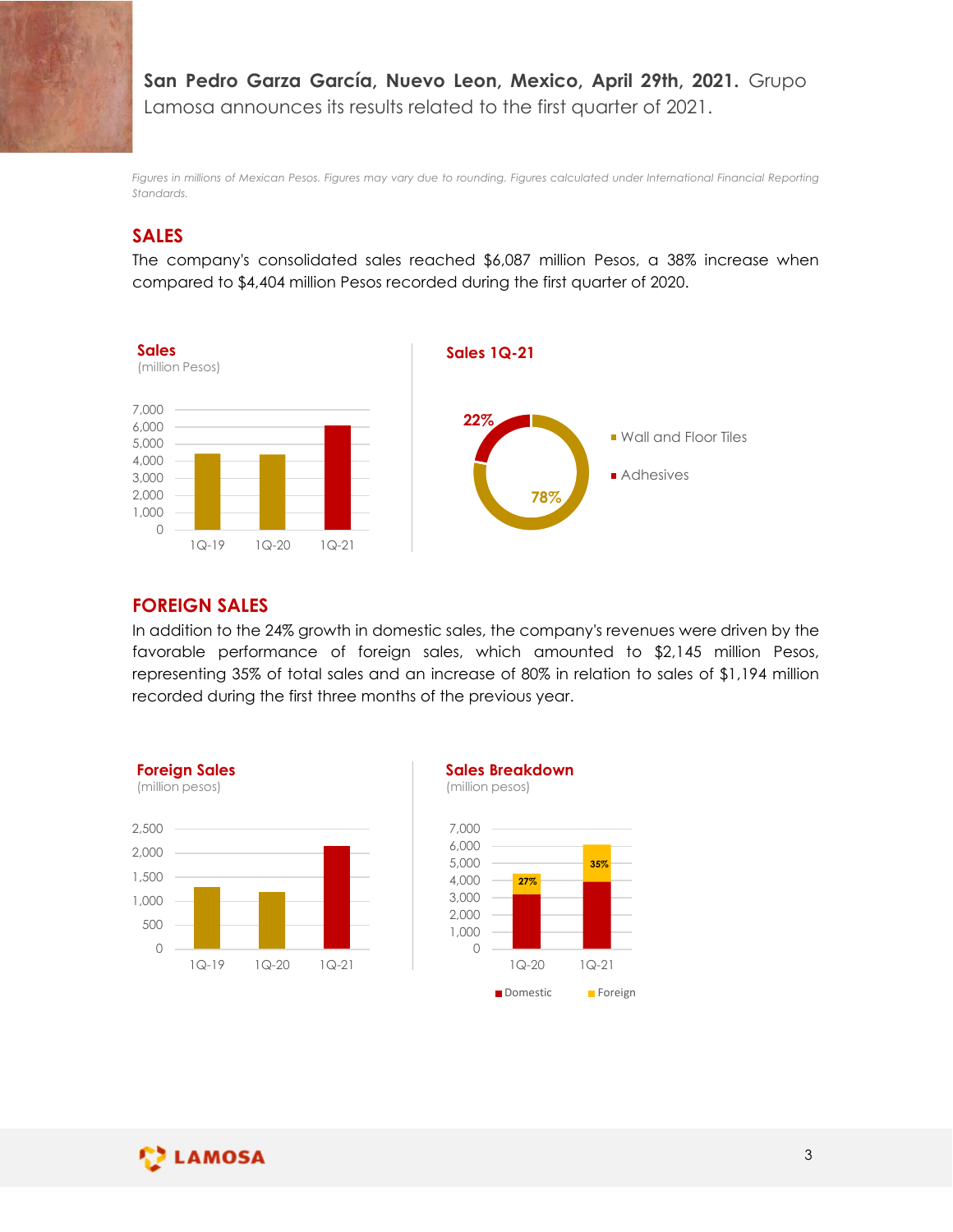

## PERFORMANCE PER BUSINESS SEGMENT

| PERFORMANCE PER BUSINESS SEGMENT                                                          |                             |                |                  |                  |                  |              |              |                  |             |
|-------------------------------------------------------------------------------------------|-----------------------------|----------------|------------------|------------------|------------------|--------------|--------------|------------------|-------------|
|                                                                                           |                             |                |                  |                  |                  |              |              |                  |             |
|                                                                                           |                             |                |                  |                  |                  |              |              |                  |             |
| During the first quarter of the year, Grupo Lamosa's businesses showed outstanding growth |                             |                |                  |                  |                  |              |              |                  |             |
| in their results.                                                                         |                             |                |                  |                  |                  |              |              |                  |             |
|                                                                                           |                             |                |                  |                  |                  |              |              |                  |             |
|                                                                                           |                             |                |                  |                  |                  |              |              |                  |             |
|                                                                                           | <b>Wall and Floor Tiles</b> |                |                  | <b>Adhesives</b> |                  |              | <b>Total</b> |                  |             |
|                                                                                           |                             |                |                  |                  |                  |              |              |                  |             |
|                                                                                           | 1Q-20                       | $1Q-21$        | Var <sub>%</sub> | 1Q-20<br>1,138   | $1Q-21$<br>1,350 | Var %<br>19% | $1Q - 20$    | $1Q-21$<br>6,087 | Var %       |
| Sales<br>EBIT                                                                             | 3,266<br>400                | 4,737<br>1,118 | 45%<br>180%      | 248              | 359              | 44%          | 4,404<br>570 | 1,426            | 38%<br>150% |
| Dep. & Amort. and Others                                                                  | 145                         | 164            | 13%              | 14               | 17               | 21%          | 175          | 201              | 15%         |
| <b>EBITDA</b><br>$\%$                                                                     | 545<br>17%                  | 1,282<br>27%   | 135%             | 262<br>23%       | 376<br>28%       | 43%          | 745<br>17%   | 1,627<br>27%     | 118%        |

## WALL AND FLOOR TILES

Sales of the Wall and Floor Tiles business during the first three months of the year totaled \$4,737 million Pesos, which represented 78% of the company's consolidated sales, and a 45% growth compared to sales of \$3,266 million recorded during the first quarter of 2020. The business results benefited from higher sales volumes in all the countries where it operates, as well as from the incorporation of Euroceramica's operations in Colombia during the first quarter of the year.

#### ADHESIVES

The Adhesives business recorded sales of \$1,350 million Pesos during the first quarter of the year, representing 22% of the group's revenues and 19% growth when compared to \$1,138 million recorded during the first three months of 2020.

#### OPERATING INCOME

Favorable business performance and an adequate control over the company's costs and expenses were reflected in a significant improvement in operating margins. Operating income at the end of the first quarter of the year ascended to \$1,426 million Pesos, an increase of 150% in relation to the \$570 million recorded during the first quarter of the previous year. The operating income to sales margin also increased from 13% during the first quarter of 2020 to 23% at the end of the first quarter of 2021.

The company's Ebitda for the first three months of the year totaled \$1,627 million Pesos, an increase of 118% when compared to the Ebitda of \$745 million recorded during the same period of the previous year. The Ebitda to sales margin was 27%, which compares favorably with the 17% margin recorded at the end of the first quarter of 2020.

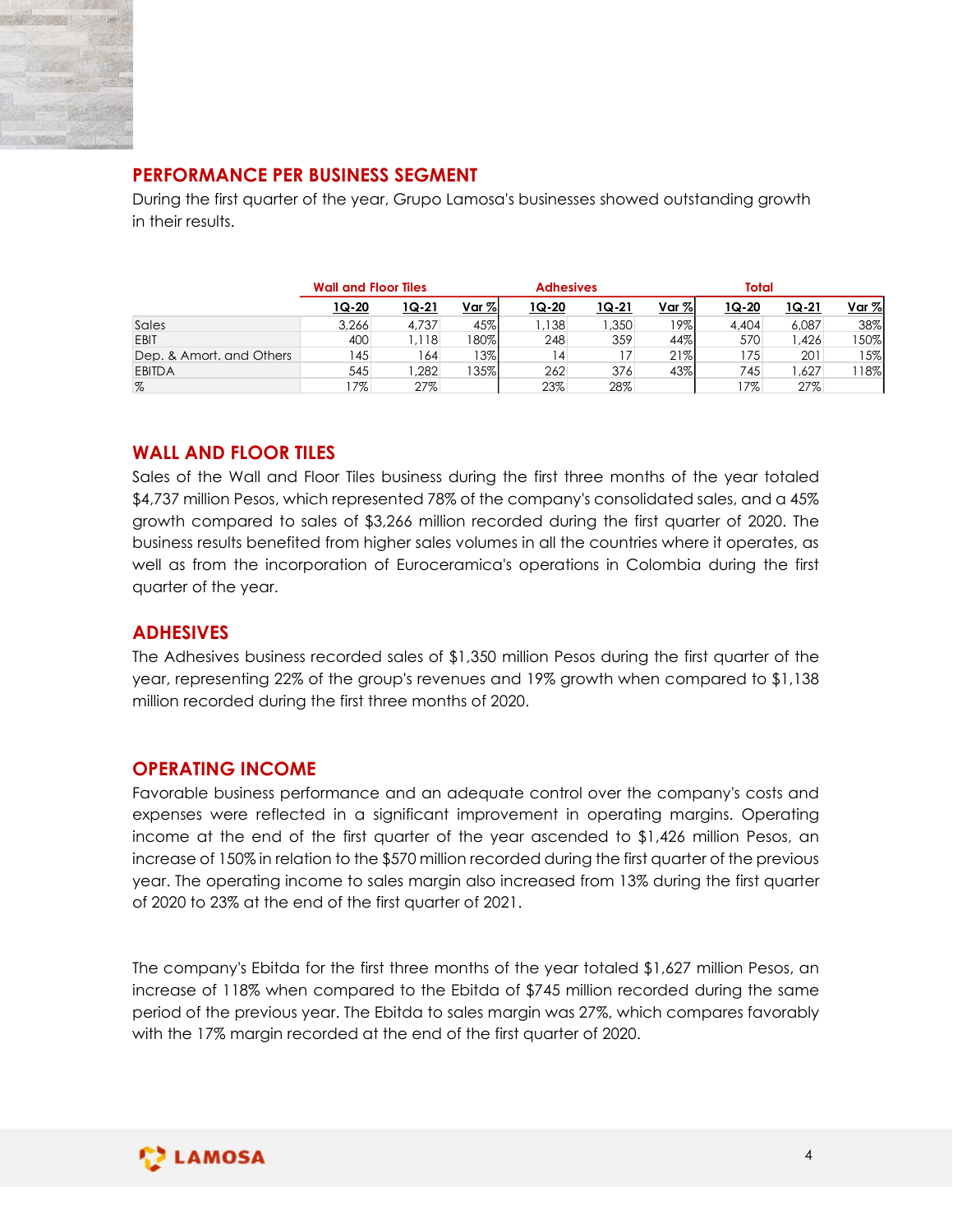



## NET INCOME

The impact derived from lower interest rates was reflected in a 41% decrease in the company's net financial expense, moving from \$115 million Pesos during the first quarter of 2020 to \$67 million at the end of the first quarter of the year. Likewise, the lower devaluation rate of the Peso against the US dollar during the first three months of the year, close to 3%, implied a lower exchange loss during the quarter, posting a loss of \$197 million pesos, favorably compared to the loss of \$1,589 million recorded during the first quarter of 2020. The latter allowed the company to end the first quarter with a comprehensive financing result of \$242 million Pesos, a reduction of 86% compared to the \$1,687 million recorded during the same period of the previous year. erest rates was reflected in a 41% decrease in the<br>
boving from \$115 million Pesos during the first quarter of<br>
tist quarter of the year. Likewise, the lower devaluation<br>
raturing the first three months of the year, close From the first quarter of<br>
the year, close to 3%,<br>
is the lower devaluation<br>
of the year, close to 3%,<br>
s of \$197 million pesos,<br>
first quarter of 2020. The<br>
ensive financing result of<br>
on recorded during the<br>
ancing resul From the first three months of the year, close to 3%,<br>
and the first three months of the year, close to 3%,<br>
589 million recorded during the first quarter of 2020. The<br>
first quarter with a comprehensive financing result f **NET INCOME**<br>
The impact derived from lower interest rates was reflected in a 41<br>
2020 to \$67 million at the end of the first quarter of the year. Likewise, the<br>
2020 to \$67 million at the end of the first quarter of the y The impact derived from lower interest rates was reflected in a 41%<br>
company's net financial expense, moving from \$115 million Pesos during<br>
2020 to \$67 million at the end of the first quarter of the year. Likewise, the la

The growth in results and the decrease in the comprehensive financing result favorably impacted the company's net income. Net income recorded at the end of the first quarter of the year ascended to \$787 million Pesos, representing a margin to sales of 13%, and a 185% growth compared to the net loss of \$926 million recorded at the end of the first quarter of 2020. eriod of the previous year.<br>
Solenoid the decrease in the comprehensive financing result favorably<br>
the company's net income. Net income recorded at the end of the first quarter<br>
year ascended to \$787 million Pesos, repres



| <b>Net Comprehensive</b><br><b>Financing Cost</b> | 1Q    | ١Q   |          |
|---------------------------------------------------|-------|------|----------|
|                                                   | 2020  | 2021 | Var %    |
| Net Financial Expense                             | 15    | 67   | $-41%$   |
| Exchange (Gain) Loss and<br><b>Others</b>         | .573  | 175  | $-307\%$ |
|                                                   | I,687 | 242  | $-86%$   |